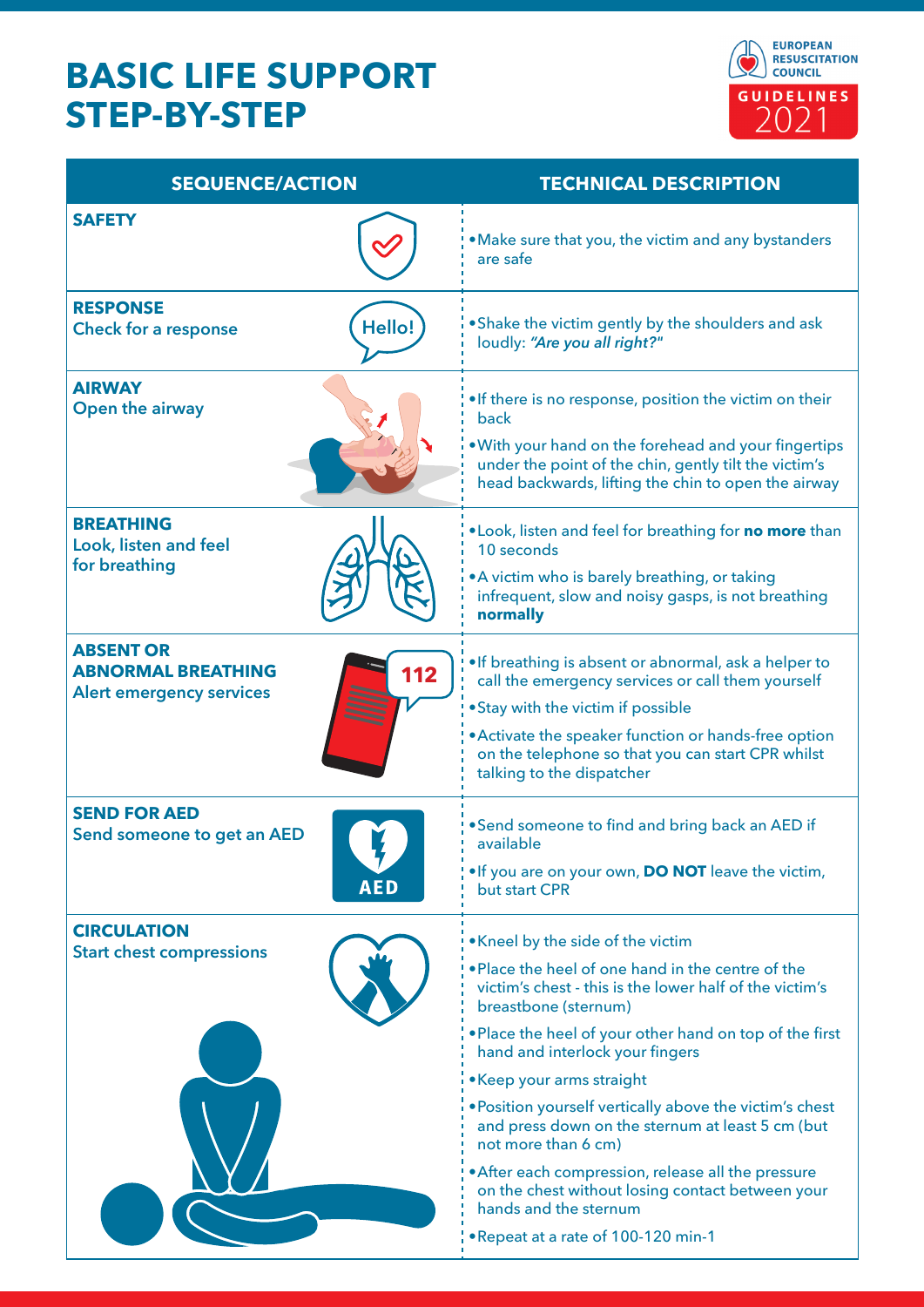## **BASIC LIFE SUPPORT STEP-BY-STEP**



| <b>SEQUENCE/ACTION</b>                                                                                                            | <b>TECHNICAL DESCRIPTION</b>                                                                                                                                 |
|-----------------------------------------------------------------------------------------------------------------------------------|--------------------------------------------------------------------------------------------------------------------------------------------------------------|
| <b>COMBINE RESCUE BREATHING WITH</b><br><b>CHEST COMPRESSIONS</b>                                                                 | . If you are trained to do so, after 30 compressions,<br>open the airway again, using head tilt and chin lift                                                |
|                                                                                                                                   | . Pinch the soft part of the nose closed, using the<br>index finger and thumb of your hand on the<br>forehead                                                |
|                                                                                                                                   | . Allow the victim's mouth to open, but maintain chin<br>lift                                                                                                |
|                                                                                                                                   | . Take a normal breath and place your lips around the<br>victim's mouth, making sure that you have an airtight<br>seal                                       |
|                                                                                                                                   | . Blow steadily into the mouth whilst watching for the<br>chest to rise, taking about 1 second as in normal<br>breathing. This is an effective rescue breath |
|                                                                                                                                   | . Maintaining head tilt and chin lift, take your mouth<br>away from the victim and watch for the chest to fall<br>as air comes out                           |
|                                                                                                                                   | . Take another normal breath and blow into the<br>victim's mouth once more to achieve a total of two<br>rescue breaths                                       |
|                                                                                                                                   | . Do not interrupt compressions by more than 10<br>seconds to deliver the two breaths even if one or<br>both are not effective                               |
|                                                                                                                                   | . Then return your hands without delay to the correct<br>position on the sternum and give a further 30 chest<br>compressions                                 |
|                                                                                                                                   | • Continue with chest compressions and rescue<br>breaths in a ratio of 30:2                                                                                  |
| <b>COMPRESSION-ONLY CPR</b>                                                                                                       | . If you are untrained, or unable to give rescue<br><b>breathes,</b> give chest-compression-only CPR<br>(continuous compressions at a rate of 100-120 min-1) |
| <b>WHEN AED ARRIVES</b><br>Switch on the AED and<br>$AED \equiv$<br>attach the electrode pads<br>$\bullet$<br>$\bullet$ $\bullet$ | • As soon as the AED arrives switch it on and attach<br>the electrode pads to the victim's bare chest                                                        |
|                                                                                                                                   | . If more than one rescuer is present, CPR should<br>be continued whilst the electrode pads are being<br>attached to the chest                               |
| <b>FOLLOW THE SPOKEN/</b><br><b>VISUAL DIRECTIONS</b>                                                                             | . Follow the spoken and visual directions given by the<br><b>AED</b>                                                                                         |
|                                                                                                                                   | . If a shock is advised, ensure that neither you nor<br>anyone else is touching the victim                                                                   |
|                                                                                                                                   | . Push the shock button as directed                                                                                                                          |
|                                                                                                                                   | . Then <i>immediately</i> resume CPR and continue as<br>directed by the AED                                                                                  |